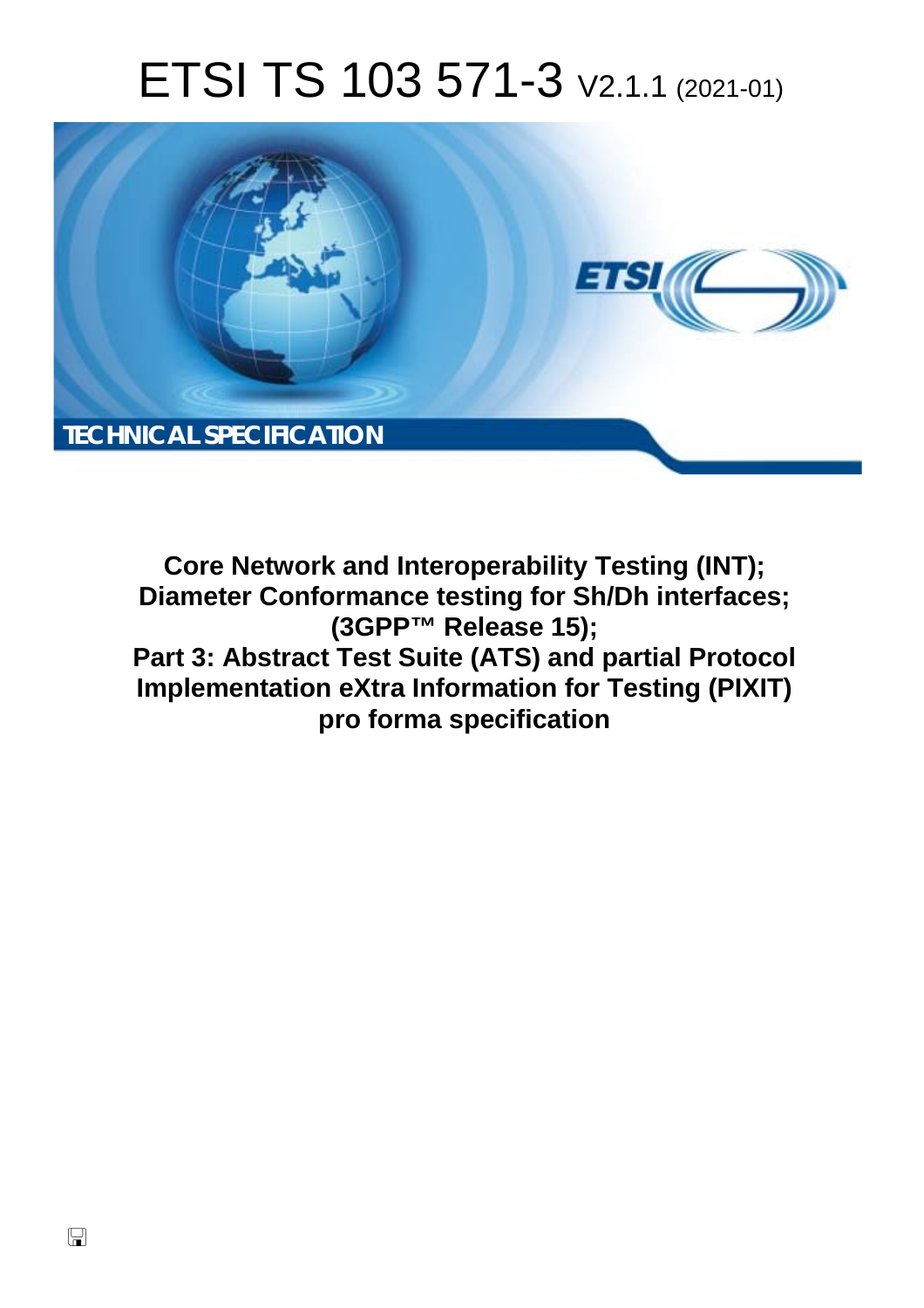Reference

RTS/INT-00160-3

Keywords

ATS, conformance, diameter, PIXIT

#### *ETSI*

#### 650 Route des Lucioles F-06921 Sophia Antipolis Cedex - FRANCE

Tel.: +33 4 92 94 42 00 Fax: +33 4 93 65 47 16

Siret N° 348 623 562 00017 - NAF 742 C Association à but non lucratif enregistrée à la Sous-Préfecture de Grasse (06) N° 7803/88

#### *Important notice*

The present document can be downloaded from: <http://www.etsi.org/standards-search>

The present document may be made available in electronic versions and/or in print. The content of any electronic and/or print versions of the present document shall not be modified without the prior written authorization of ETSI. In case of any existing or perceived difference in contents between such versions and/or in print, the prevailing version of an ETSI deliverable is the one made publicly available in PDF format at [www.etsi.org/deliver](http://www.etsi.org/deliver).

Users of the present document should be aware that the document may be subject to revision or change of status. Information on the current status of this and other ETSI documents is available at <https://portal.etsi.org/TB/ETSIDeliverableStatus.aspx>

If you find errors in the present document, please send your comment to one of the following services: <https://portal.etsi.org/People/CommiteeSupportStaff.aspx>

#### *Copyright Notification*

No part may be reproduced or utilized in any form or by any means, electronic or mechanical, including photocopying and microfilm except as authorized by written permission of ETSI. The content of the PDF version shall not be modified without the written authorization of ETSI. The copyright and the foregoing restriction extend to reproduction in all media.

> © ETSI 2021. All rights reserved.

**DECT™**, **PLUGTESTS™**, **UMTS™** and the ETSI logo are trademarks of ETSI registered for the benefit of its Members. **3GPP™** and **LTE™** are trademarks of ETSI registered for the benefit of its Members and of the 3GPP Organizational Partners. **oneM2M™** logo is a trademark of ETSI registered for the benefit of its Members and of the oneM2M Partners. **GSM®** and the GSM logo are trademarks registered and owned by the GSM Association.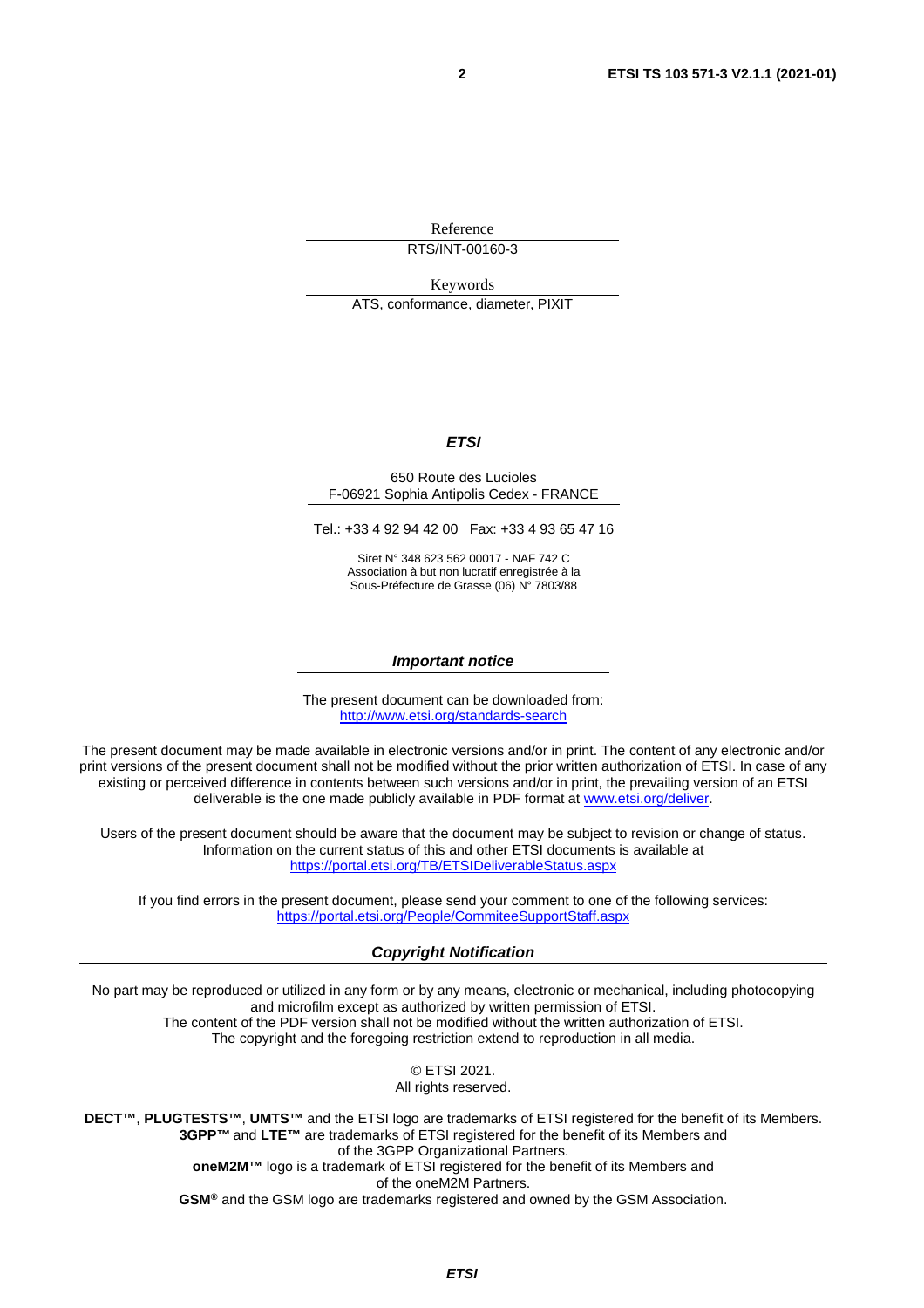# Contents

| 1                  |                             |  |
|--------------------|-----------------------------|--|
| 2                  |                             |  |
| 2.1                |                             |  |
| 2.2                |                             |  |
| 3                  |                             |  |
| 3.1                |                             |  |
| 3.2                |                             |  |
| 3.3                |                             |  |
| 4                  |                             |  |
| 4.1<br>4.2         |                             |  |
| 4.2.1              |                             |  |
| 4.2.1.1            |                             |  |
| 4.2.1.2            |                             |  |
| 4.2.2              |                             |  |
| 4.2.2.1            |                             |  |
| 4.2.2.2            |                             |  |
| 4.2.2.3<br>4.2.2.4 |                             |  |
|                    |                             |  |
| 5<br>5.1           |                             |  |
| 5.2                |                             |  |
| 5.2.1              |                             |  |
| 5.3                |                             |  |
| 5.3.1              |                             |  |
| 5.3.2              |                             |  |
| 5.3.3              |                             |  |
|                    | Annex A (normative):        |  |
| A.1                |                             |  |
| A.2                |                             |  |
| A.3                |                             |  |
| A.4                |                             |  |
| A.5                |                             |  |
| A.6                |                             |  |
| A.7                |                             |  |
| A.7.1              |                             |  |
| A.8                |                             |  |
| A.8.1              |                             |  |
| A.8.2              |                             |  |
| A.8.3              |                             |  |
| A.8.4              |                             |  |
|                    | <b>Annex B</b> (normative): |  |
| B.1                |                             |  |
|                    |                             |  |
|                    |                             |  |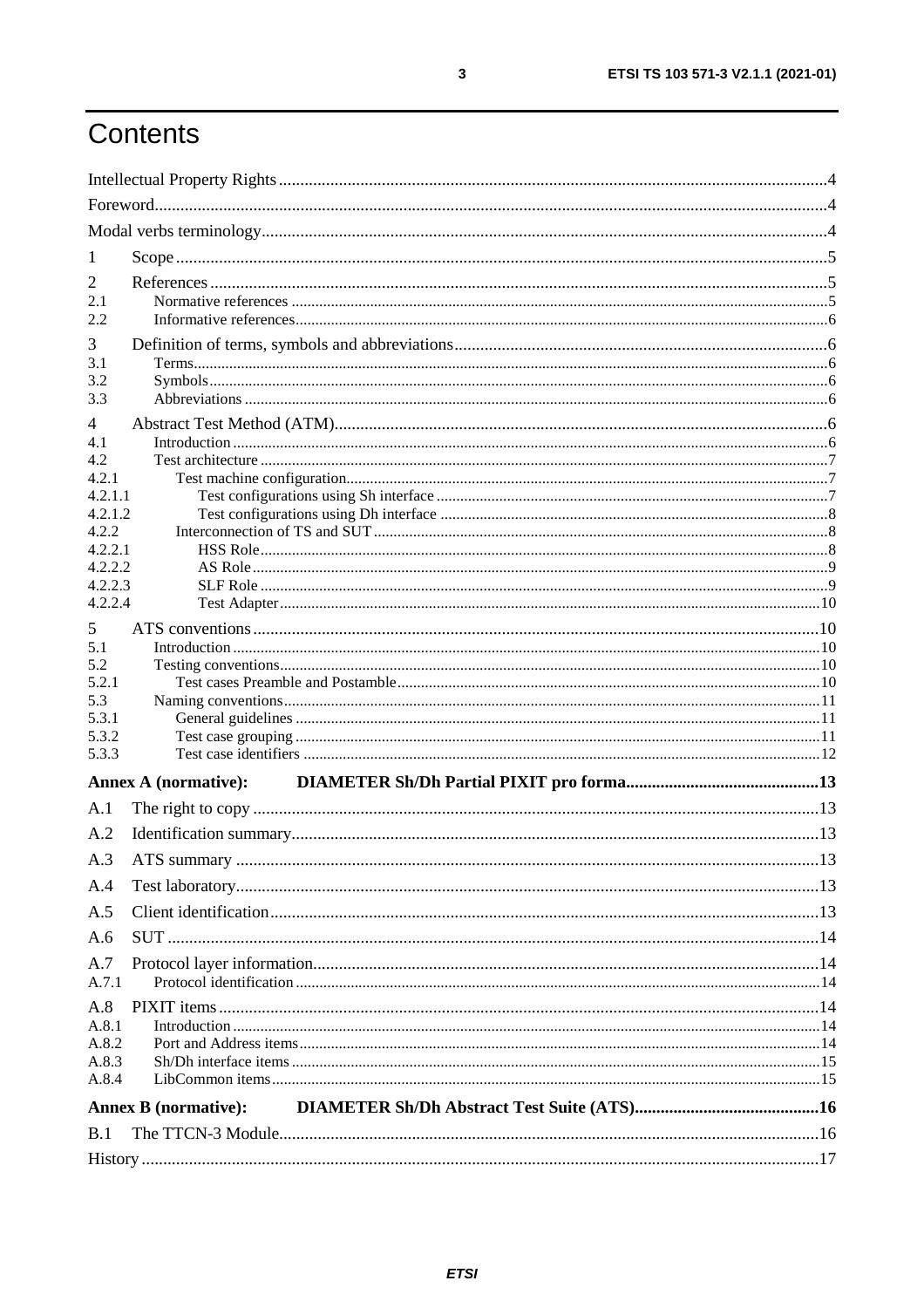# <span id="page-3-0"></span>Intellectual Property Rights

#### Essential patents

IPRs essential or potentially essential to normative deliverables may have been declared to ETSI. The information pertaining to these essential IPRs, if any, is publicly available for **ETSI members and non-members**, and can be found in ETSI SR 000 314: *"Intellectual Property Rights (IPRs); Essential, or potentially Essential, IPRs notified to ETSI in respect of ETSI standards"*, which is available from the ETSI Secretariat. Latest updates are available on the ETSI Web server ([https://ipr.etsi.org/\)](https://ipr.etsi.org/).

Pursuant to the ETSI IPR Policy, no investigation, including IPR searches, has been carried out by ETSI. No guarantee can be given as to the existence of other IPRs not referenced in ETSI SR 000 314 (or the updates on the ETSI Web server) which are, or may be, or may become, essential to the present document.

#### **Trademarks**

The present document may include trademarks and/or tradenames which are asserted and/or registered by their owners. ETSI claims no ownership of these except for any which are indicated as being the property of ETSI, and conveys no right to use or reproduce any trademark and/or tradename. Mention of those trademarks in the present document does not constitute an endorsement by ETSI of products, services or organizations associated with those trademarks.

### Foreword

This Technical Specification (TS) has been produced by ETSI Technical Committee Core Network and Interoperability Testing (INT).

The present document is part 3 of a multi-part deliverable. Full details of the entire series can be found in part 1 [[3\]](#page-4-0).

## Modal verbs terminology

In the present document "**shall**", "**shall not**", "**should**", "**should not**", "**may**", "**need not**", "**will**", "**will not**", "**can**" and "**cannot**" are to be interpreted as described in clause 3.2 of the [ETSI Drafting Rules](https://portal.etsi.org/Services/editHelp!/Howtostart/ETSIDraftingRules.aspx) (Verbal forms for the expression of provisions).

"**must**" and "**must not**" are **NOT** allowed in ETSI deliverables except when used in direct citation.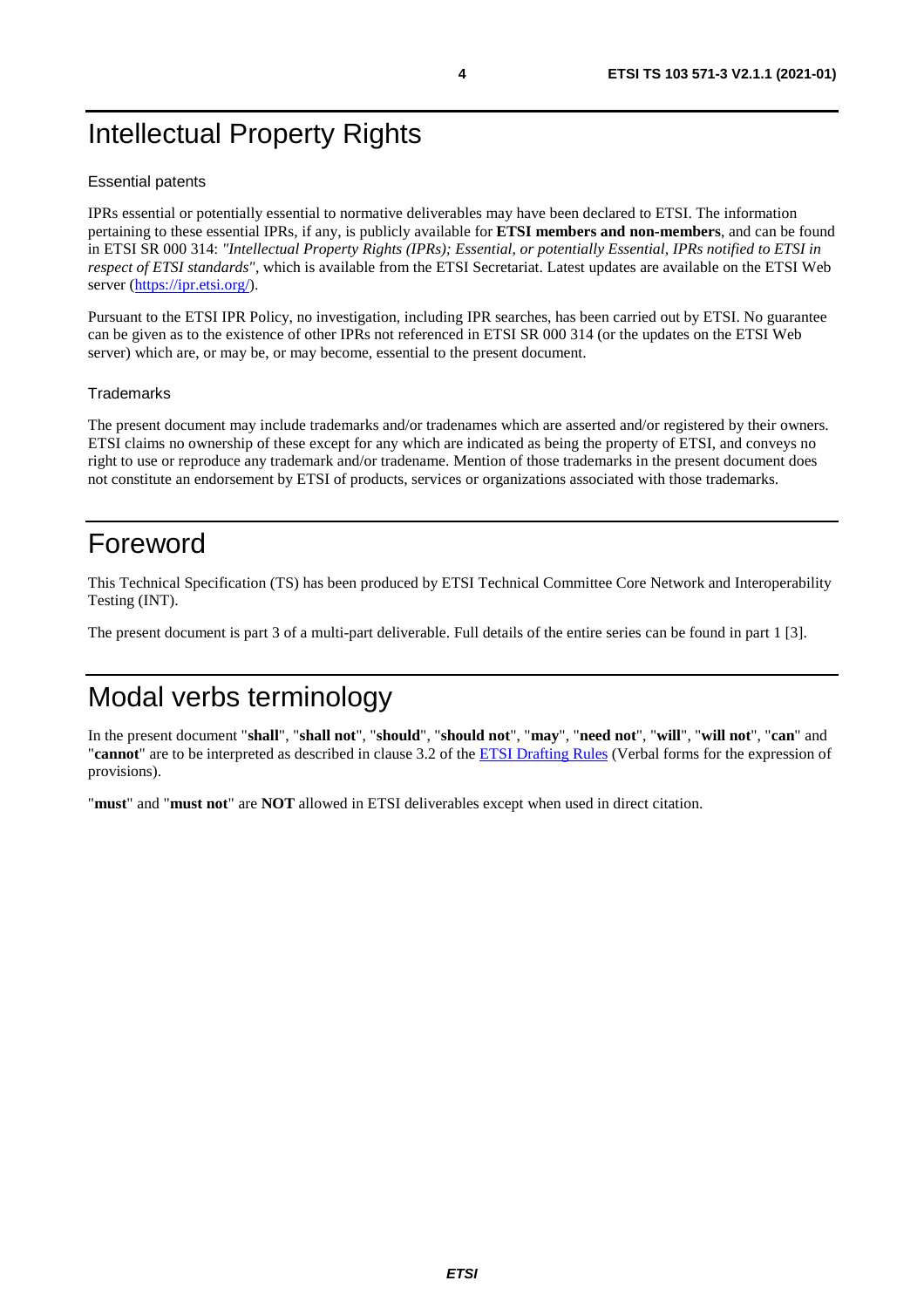### <span id="page-4-0"></span>1 Scope

The present document specifies the Abstract Test Suite (ATS) and partial Protocol Implementation eXtra Information for Testing (PIXIT) pro forma for the test specifications for Diameter protocol on the Sh/Dh interfaces as specified in ETSI TS 129 328 [1] and ETSI TS 129 329 [2] in compliance with the relevant requirements and in accordance with the relevant guidance given in ISO/IEC 9646-7 [\[i.2](#page-5-0)] and ETSI ETS 300 406 [\[8\]](#page-5-0).

The test notation used in the ATS is TTCN-3 (see ETSI ES 201 873-1 [\[9](#page-5-0)]).

The following test specification and design considerations can be found in the body of the present document:

- the overall test suite structure:
- the testing architecture;
- the test methods and port definitions;
- the test configurations;
- TTCN styles and conventions;
- the partial PIXIT pro forma;
- the modules containing the TTCN-3 ATS.

Annex A provides the Partial Implementation Extra Information for Testing (PIXIT) Pro forma.

Annex B provides the Abstract Test Suite (ATS) part of the ATS.

### 2 References

### 2.1 Normative references

References are either specific (identified by date of publication and/or edition number or version number) or non-specific. For specific references, only the cited version applies. For non-specific references, the latest version of the referenced document (including any amendments) applies.

Referenced documents which are not found to be publicly available in the expected location might be found at <https://docbox.etsi.org/Reference/>.

NOTE: While any hyperlinks included in this clause were valid at the time of publication, ETSI cannot guarantee their long term validity.

The following referenced documents are necessary for the application of the present document.

- [1] ETSI TS 129 328 (V15.8.0): "Digital cellular telecommunications system (Phase 2+) (GSM); Universal Mobile Telecommunications System (UMTS); LTE; 5G; IP Multimedia (IM) Subsystem Sh interface; Signalling flows and message contents (3GPP TS 29.328 version 15.8.0 Release 15)".
- [2] ETSI TS 129 329 (V15.2.0): "Digital cellular telecommunications system (Phase 2+) (GSM); Universal Mobile Telecommunications System (UMTS); LTE; Sh interface based on the Diameter protocol; Protocol details (3GPP TS 29.329 version 15.2.0 Release 15)".
- [3] ETSI TS 103 571-1: "Core Network and Interoperability Testing (INT); Diameter Conformance testing for the Sh/Dh interfaces; (3GPPTM Release 15); Part 1: Protocol Implementation Conformance Statement (PICS)".
- [4] ETSI TS 103 571-2: "Core Network and Interoperability Testing (INT); Diameter Conformance testing for Sh/Dh interfaces; (3GPP™ Release 13); Part 2: Test Suite Structure (TSS) and Test Purposes (TP)".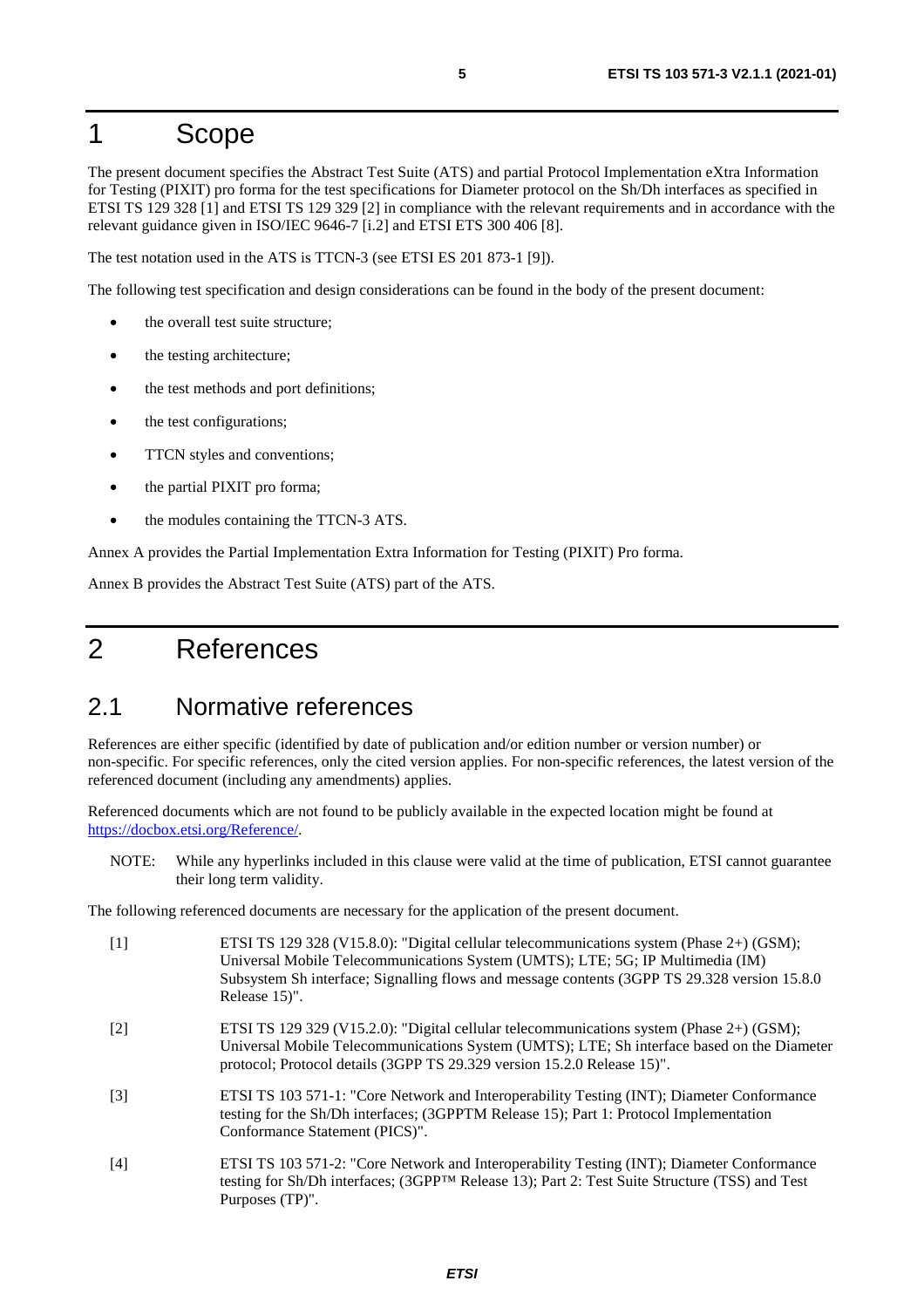<span id="page-5-0"></span>

| $[5]$             | Void.                                                                                                                                                                        |
|-------------------|------------------------------------------------------------------------------------------------------------------------------------------------------------------------------|
| [6]               | ISO/IEC 9646-6: "Information technology -- Open Systems Interconnection -- Conformance<br>testing methodology and framework -- Part 6: Protocol profile test specification". |
| $\lceil 7 \rceil$ | Void.                                                                                                                                                                        |
| [8]               | ETSI ETS 300 406: "Methods for testing and Specification (MTS); Protocol and profile<br>conformance testing specifications; Standardization methodology".                    |
| [9]               | ETSI ES 201 873-1: "Methods for Testing and Specification (MTS); The Testing and Test Control<br>Notation version 3; Part 1: TTCN-3 Core Language".                          |

### 2.2 Informative references

References are either specific (identified by date of publication and/or edition number or version number) or non-specific. For specific references, only the cited version applies. For non-specific references, the latest version of the referenced document (including any amendments) applies.

NOTE: While any hyperlinks included in this clause were valid at the time of publication, ETSI cannot guarantee their long term validity.

The following referenced documents are not necessary for the application of the present document but they assist the user with regard to a particular subject area.

- [i.1] ISO/IEC 9646-1: "Information technology -- Open Systems Interconnection -- Conformance testing methodology and framework -- Part 1: General concepts".
- [i.2] ISO/IEC 9646-7: "Information technology -- Open Systems Interconnection -- Conformance testing methodology and framework -- Part 7: Implementation Conformance Statements".

# 3 Definition of terms, symbols and abbreviations

### 3.1 Terms

For the purposes of the present document, the terms given in ISO/IEC 9646-7 [i.2], ETSI TS 129 328 [\[1](#page-4-0)] and ETSI TS 129 329 [\[2](#page-4-0)] apply.

### 3.2 Symbols

Void.

### 3.3 Abbreviations

For the purposes of the present document, the abbreviations given in ISO/IEC 9646-1 [i.1], ISO/IEC 9646-6 [6], ISO/IEC 9646-7 [i.2], ETSI TS 129 328 [\[1](#page-4-0)] and ETSI TS 129 329 [[2\]](#page-4-0) apply.

# 4 Abstract Test Method (ATM)

### 4.1 Introduction

This clause describes the ATM used to test the Diameter protocol on the Sh/Dh interfaces at the AS/OSA SCS side and at the HSS/SLF side.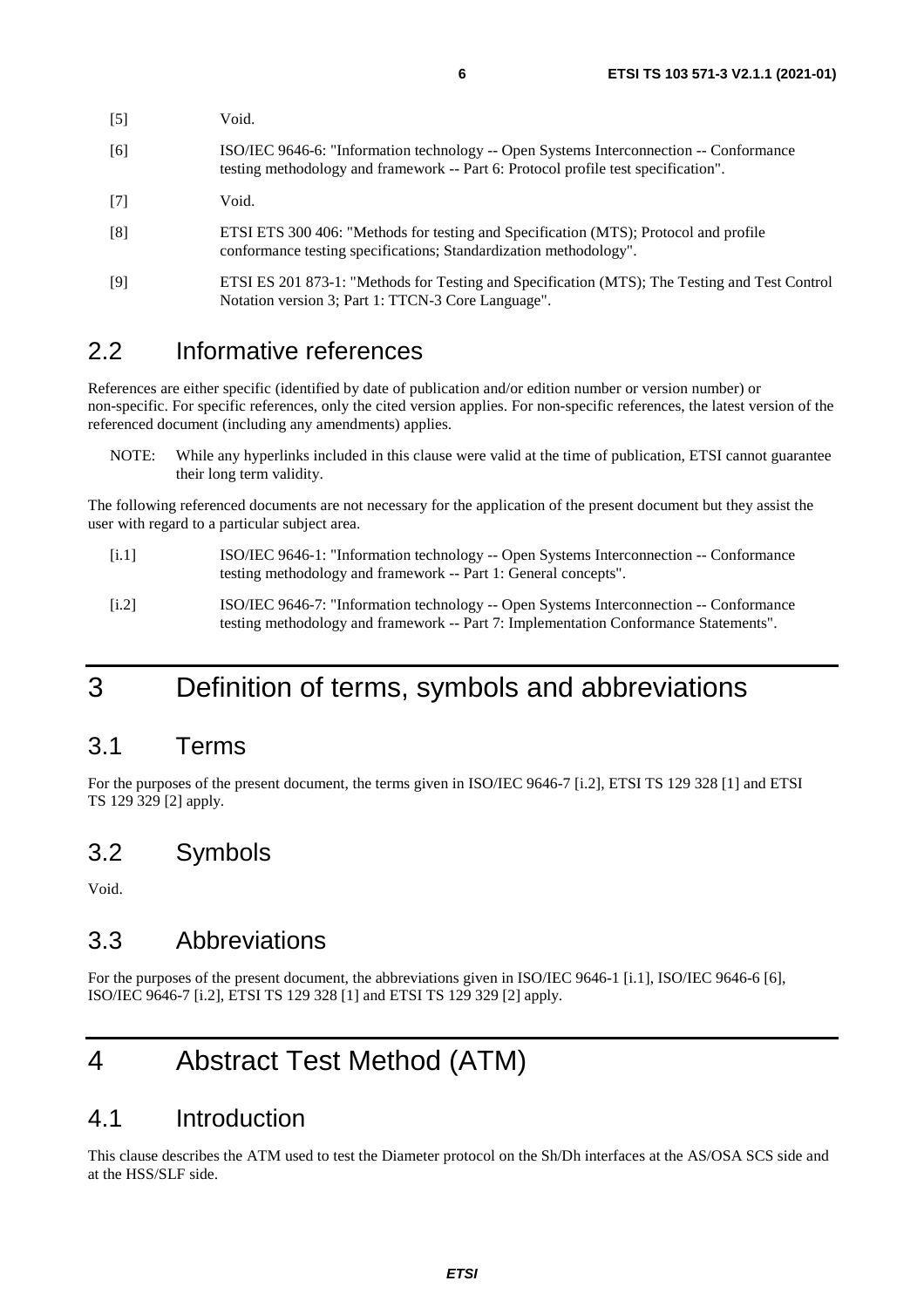### <span id="page-6-0"></span>4.2 Test architecture

### 4.2.1 Test machine configuration

#### 4.2.1.1 Test configurations using Sh interface

The Sh interface is located between an AS or OSA SCS and the HSS.



NOTE: Sh interface (DIAMETER protocol) is located between an HSS and AS or between an HSS and OSA SCS.

#### **Figure 1: Test configuration CF\_1Sh**



NOTE: Within figure 2 CSCF represents S-CSCF component. Isc interface (SIP protocol) is located between a AS and S-CSCF. Sh interface (DIAMETER protocol) is located between an HSS and an AS or between an HSS and OSA\_SCS.

#### **Figure 2: Test configuration CF\_1Sh1Isc**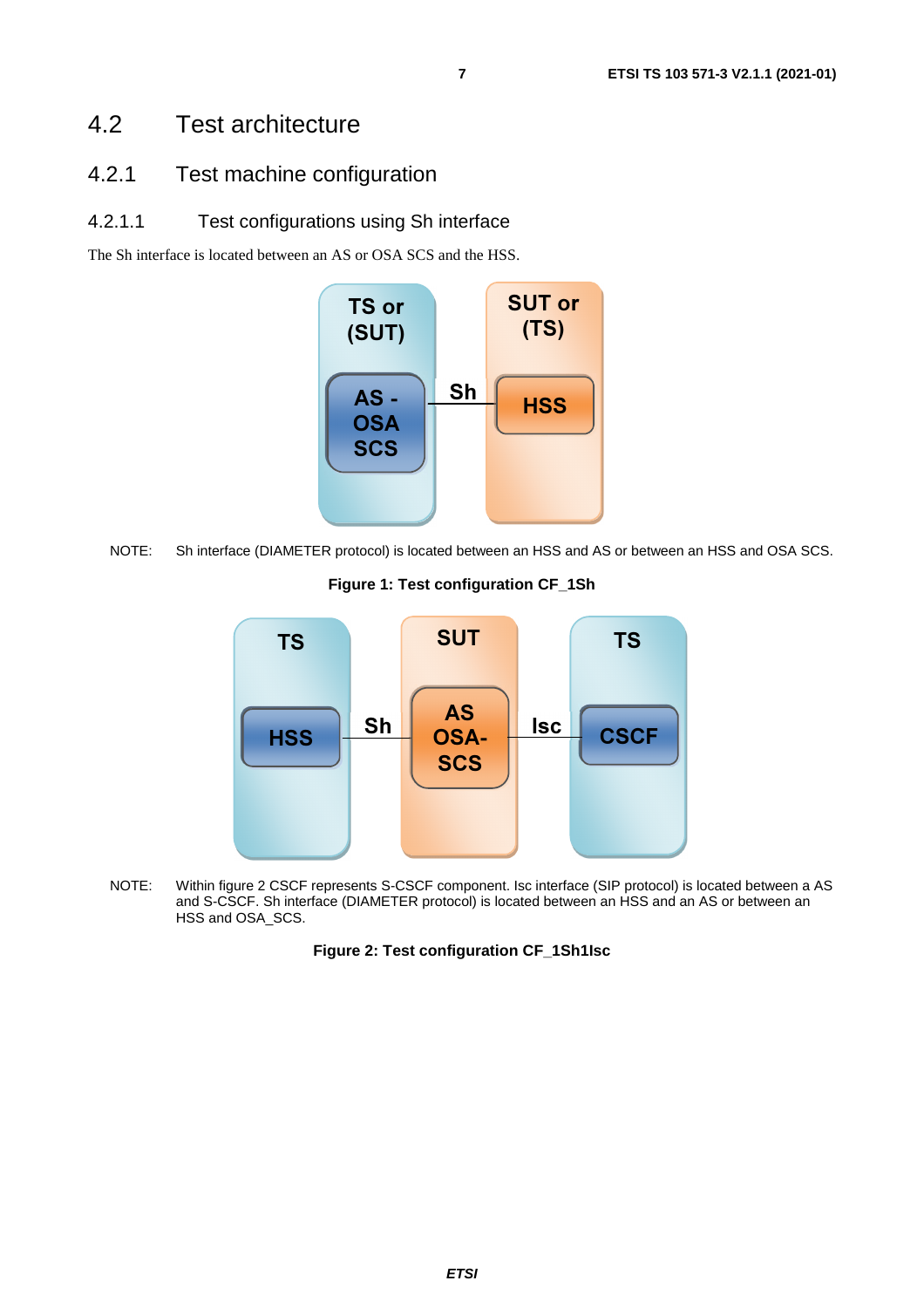#### <span id="page-7-0"></span>4.2.1.2 Test configurations using Dh interface

The Dh interface is located between an AS or OSA SCS and the SLF.



**Figure 3: Test configuration CF\_1Dh** 



NOTE: Within figure 4 CSCF represents S-CSCF component. Isc interface (SIP protocol) is located between an AS and S-CSCF. Sh interface (DIAMETER protocol) is located between an HSS and AS or between an HSS and OSA-SCS. Dh interface (DIAMETER protocol) is located between an SLF and AS or between an SLF and OSA-SCS.

#### **Figure 4: Test configuration CF\_1DhSh or CF\_1Dh1Sh1Isc**

### 4.2.2 Interconnection of TS and SUT

#### 4.2.2.1 HSS Role

Figure 5 shows the interconnection of TS and SUT in terms of Diameter message flows. Diameter messages are transferred over the DIAM port.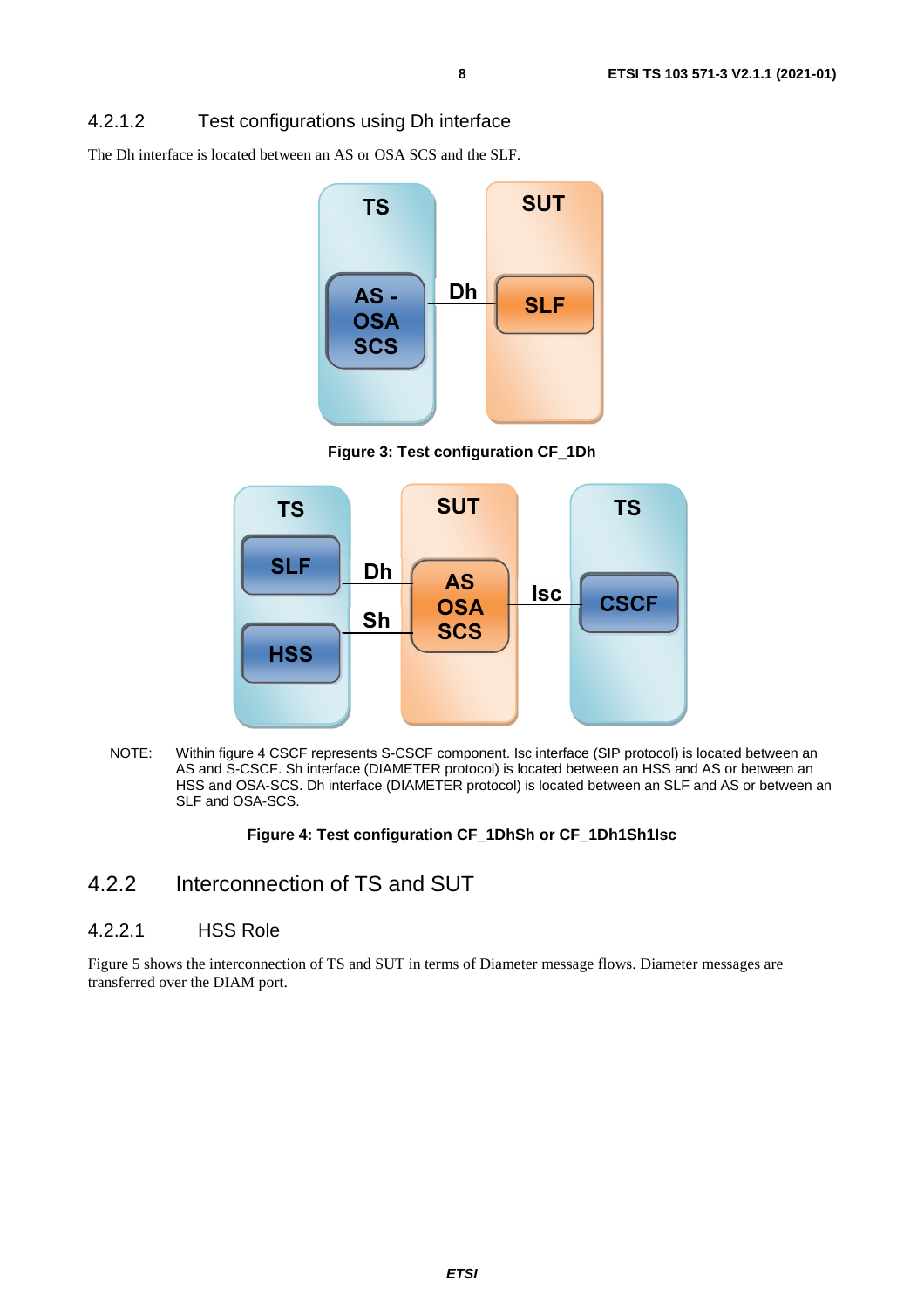<span id="page-8-0"></span>

**Figure 5: Interconnection for HSS role** 

#### 4.2.2.2 AS Role

If SUT has the role of AS figure 6 shows the interconnection of TS and SUT in terms of signalling message flows. Diameter messages are transferred over the DIAM port. IMS messages are transferred over the Isc. The use of the Dh port depends on the selected test suite group.



**Figure 6: Interconnection for AS role** 

#### 4.2.2.3 SLF Role

If SUT has the role of SLF figure 7 shows the interconnection of TS and SUT in terms of signalling message flows. Diameter messages are transferred over the DIAM port.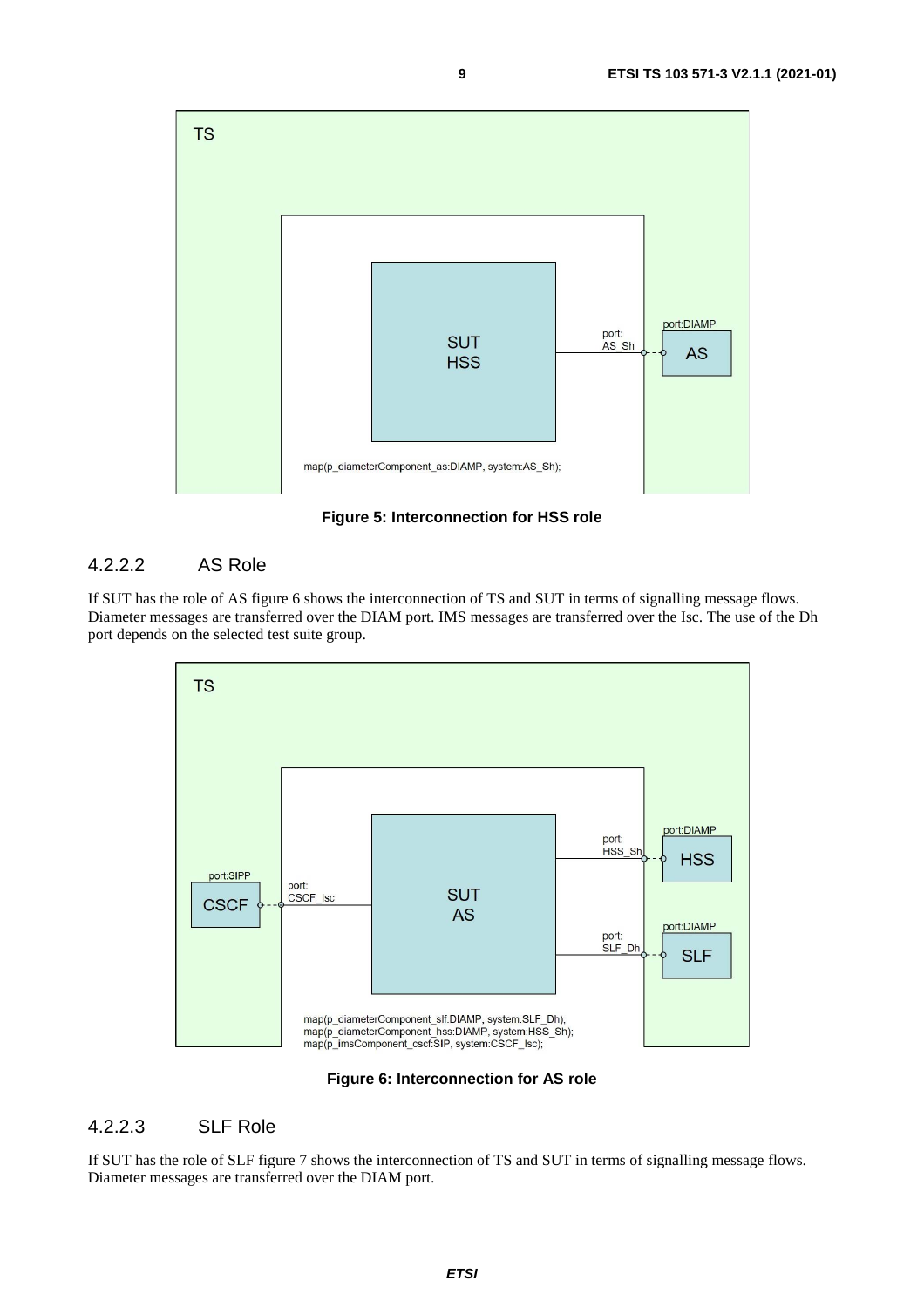<span id="page-9-0"></span>

**Figure 7: Interconnection for SLF role** 

#### 4.2.2.4 Test Adapter

For execution of the tests the Test Adapter (TA) shall be developed. There are two possibilities to communicate over TA:

- ATS provides only Diameter messages; or
- ATS provides Diameter messages and SIP messages.

# 5 ATS conventions

### 5.1 Introduction

The ATS conventions are intended to give a better understanding of the ATS but they also describe the conventions made for the development of the ATS. These conventions shall be considered during any later maintenance or further development of the ATS.

The ATS conventions contain two clauses, the testing conventions and the naming conventions. The naming conventions describe the structure of the naming of all ATS elements.

To define the ATS, the guidelines of the document ETSI ETS 300 406 [\[8](#page-5-0)] were considered.

## 5.2 Testing conventions

### 5.2.1 Test cases Preamble and Postamble

As described in the test method clause the test tool shall behave as an AS when the IUT is an HSS and shall behave as an HSS when the IUT is an AS. For that reason the test case preambles and postambles are named as follows:

IUT is an Sh/AS (example TC\_SH\_AS\_MS\_01)

f\_preamble\_Sh\_HSS

f\_postamble\_Sh\_HSS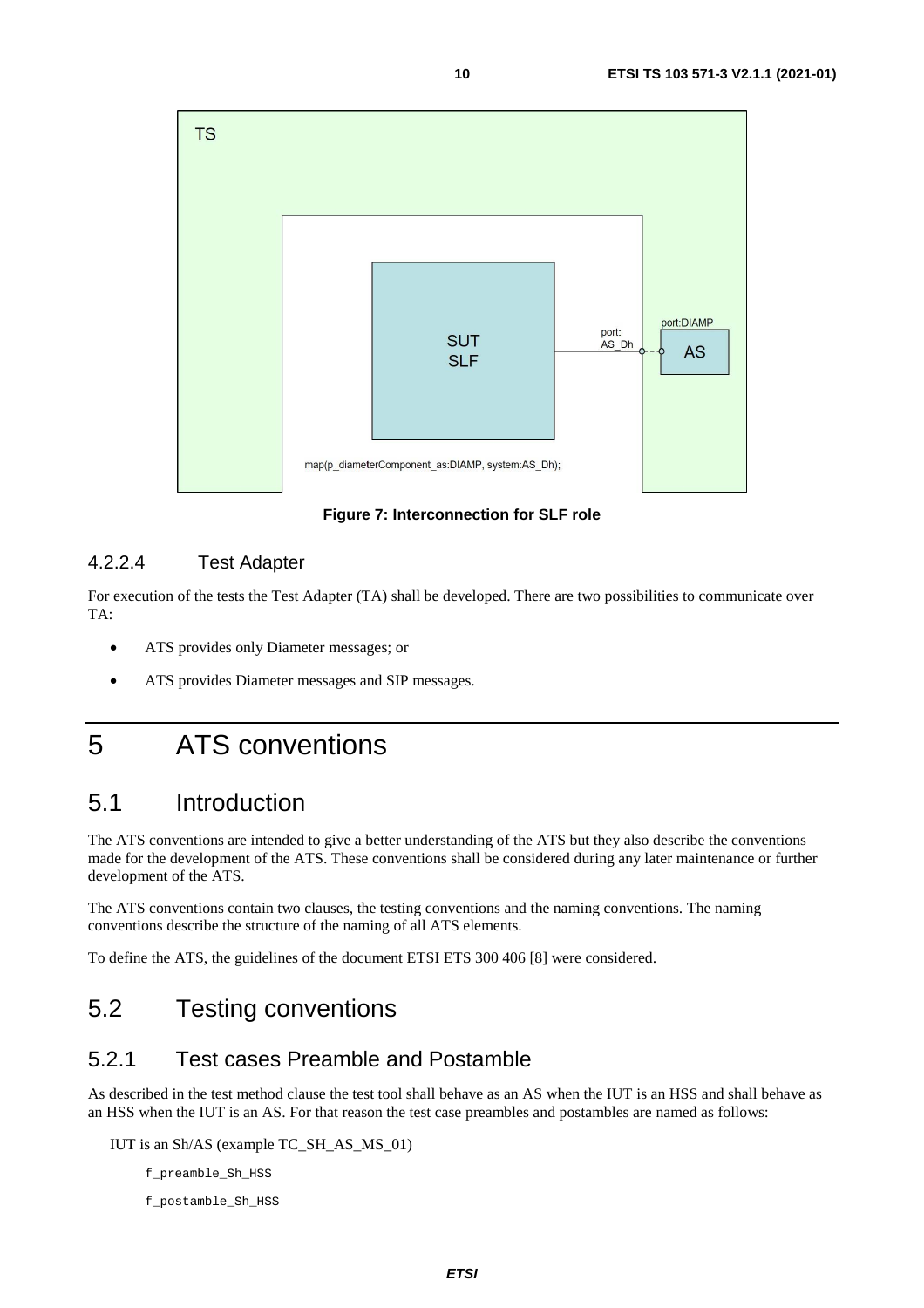<span id="page-10-0"></span>IUT is a Sh/HSS (example TC\_SH\_HSS\_MS\_01)

f\_preamble\_Sh\_AS

f\_postamble\_Sh\_AS

### 5.3 Naming conventions

### 5.3.1 General guidelines

The naming conventions are based on the following underlying principles:

- In most cases, identifiers should be prefixed with a short alphabetic string (specified in table 1) indicating the type of TTCN-3 element it represents.
- Suffixes should not be used except in those specific cases identified in table 1.
- Prefixes and suffixes should be separated from the body of the identifier with an underscore (" $"$ ):

EXAMPLE 1: c\_sixteen, t\_wait\_max.

- Only module names, data type names and module parameters should begin with an upper-case letter. All other names (i.e. the part of the identifier following the prefix) should begin with a lower-case letter.
- The start of second and subsequent words in an identifier should be indicated by capitalizing the first character. Underscores should not be used for this purpose.

EXAMPLE 2: f\_authenticateUser.

Table 1 specifies the naming guidelines for each element of the TTCN-3 language indicating the recommended prefix, suffixes (if any) and capitalization.

| Language element        | <b>Naming convention</b>                                             | <b>Prefix</b>      | <b>Suffix</b> | <b>Example</b>      | <b>Notes</b> |
|-------------------------|----------------------------------------------------------------------|--------------------|---------------|---------------------|--------------|
| Module                  | Use upper-case initial letter                                        | DiameterRfRo       | none          | DiameterShDh Steps  |              |
| TSS grouping            | Use all upper-case letters                                           | none               | none          | TP_SH_HSS_MS        |              |
| Message template        | Use lower-case initial letter                                        | $m_{-}$            | none          | m authApplicationId |              |
| Message template        | Use lower-case initial letters                                       | mw                 | none          | mw_subscriptionId   |              |
| with wildcard or        |                                                                      |                    |               |                     |              |
| matching expression     |                                                                      |                    |               |                     |              |
| Port instance           | Use upper-case initial letter                                        | none               | none          | <b>DiameterPort</b> |              |
| Constant                | Use lower-case initial letter                                        | ${}^{\mathsf{IC}}$ | none          | c maxRetransmission |              |
| Function                | Use lower-case initial letter                                        |                    | none          | authentication()    |              |
| Altstep                 | Use lower-case initial letter                                        | $a_{-}$            | none          | a receive()         |              |
| Variable                | Use lower-case initial letter                                        | v                  | none          | v basicld           |              |
| <b>PICS</b> values      | Use all upper case letters                                           | <b>PICS</b>        | none          | PICS SH HSS IUT     | See          |
|                         |                                                                      |                    |               |                     | note         |
| <b>PIXIT</b> values     | Use all upper case letters                                           | PX                 | none          | PX_OriginHost       | See          |
|                         |                                                                      |                    |               |                     | note         |
| Parameterization        | Use lower-case initial letter                                        | $p_{-}$            | none          | p_macId             |              |
| <b>Enumerated Value</b> | Use lower-case initial letter                                        | $e_{-}$            | none          | e_synCpk            |              |
| INOTE:                  | In this case it is acceptable to use underscore as a word delimiter. |                    |               |                     |              |

#### **Table 1: TTCN-3 naming convention**

5.3.2 Test case grouping

The ATS structure is based on the Test Purposes for the Diameter protocol on the Sh/Dh interfaces as defined in ETSI TS 103 571-2 [\[4\]](#page-4-0).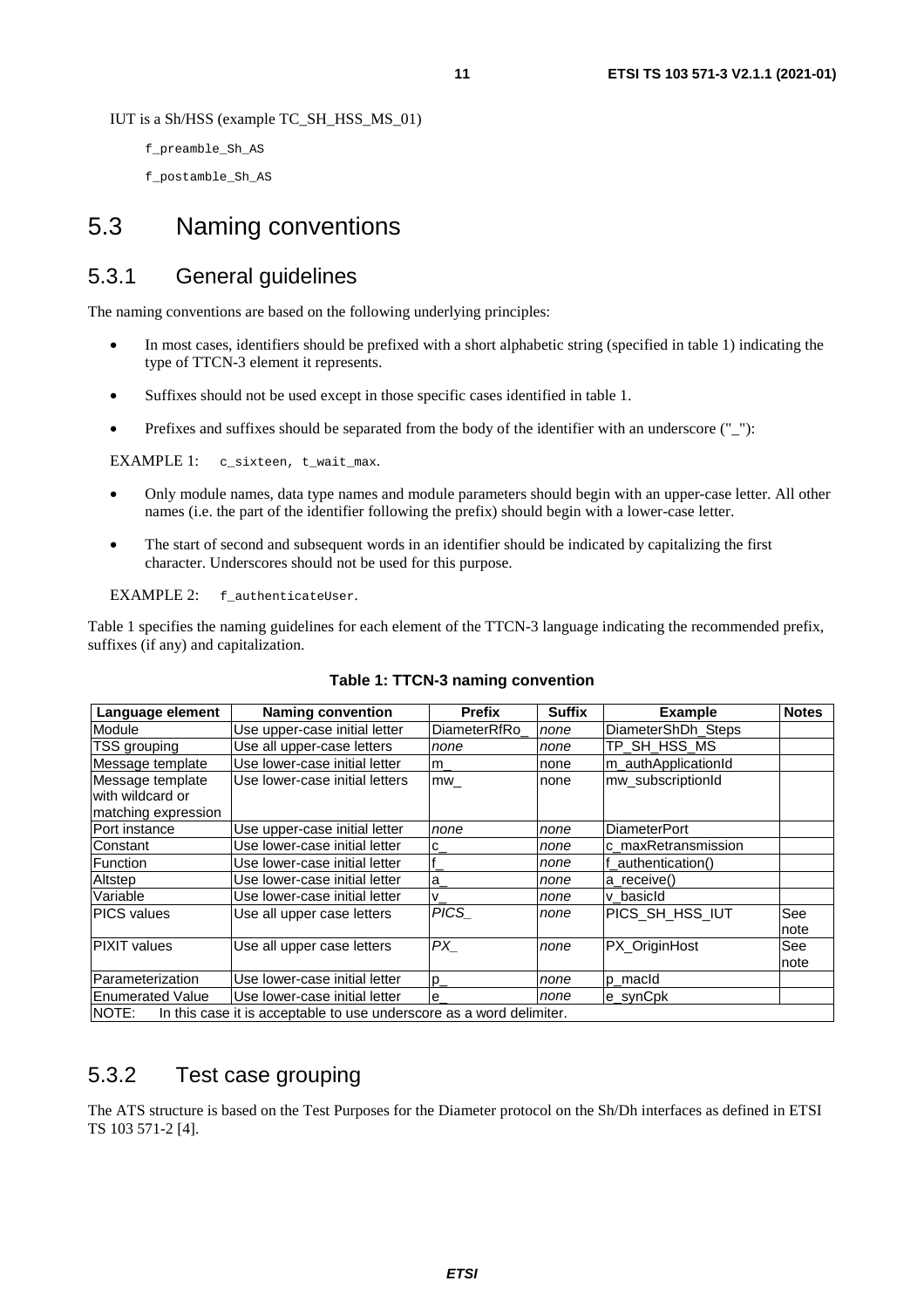### <span id="page-11-0"></span>5.3.3 Test case identifiers

The test cases have been divided according to the functionalities into several groups.

The test case names are built up according to the following scheme.

|  |  |  |  | Table 2: TC identifier naming convention scheme |  |
|--|--|--|--|-------------------------------------------------|--|
|--|--|--|--|-------------------------------------------------|--|

|                                | Identifier: <tc>_<iut>_<scope>_<nn></nn></scope></iut></tc> |               |                              |
|--------------------------------|-------------------------------------------------------------|---------------|------------------------------|
| <br><sub>top</sub><br>$=$      | Test Case:                                                  | fixed to "TC" |                              |
| <interface></interface>        | Interface:                                                  | SH or DH      |                              |
| <iut><br/><math>=</math></iut> | type of IUT:                                                |               | AS, OSA SCS or HSS, SLF      |
| <scope></scope>                | group<br>$=$                                                | МS            | Message Syntax               |
|                                |                                                             | UD            | User Data                    |
|                                |                                                             | PU            | <b>Profile Update</b>        |
|                                |                                                             | <b>SN</b>     | Subscription to Notification |
|                                |                                                             | PN            | <b>Push Notification</b>     |
| $<$ nn $>$<br>=                | sequential number                                           | (01 to 99)    |                              |

NOTE: This naming scheme results into a one-to-one correspondence between the test purpose identifiers as defined in ETSI TS 103 571-2 [\[4\]](#page-4-0) and the test case identifiers. The TP identifier of the test case TC\_xxx\_01 is TP\_xxx\_01.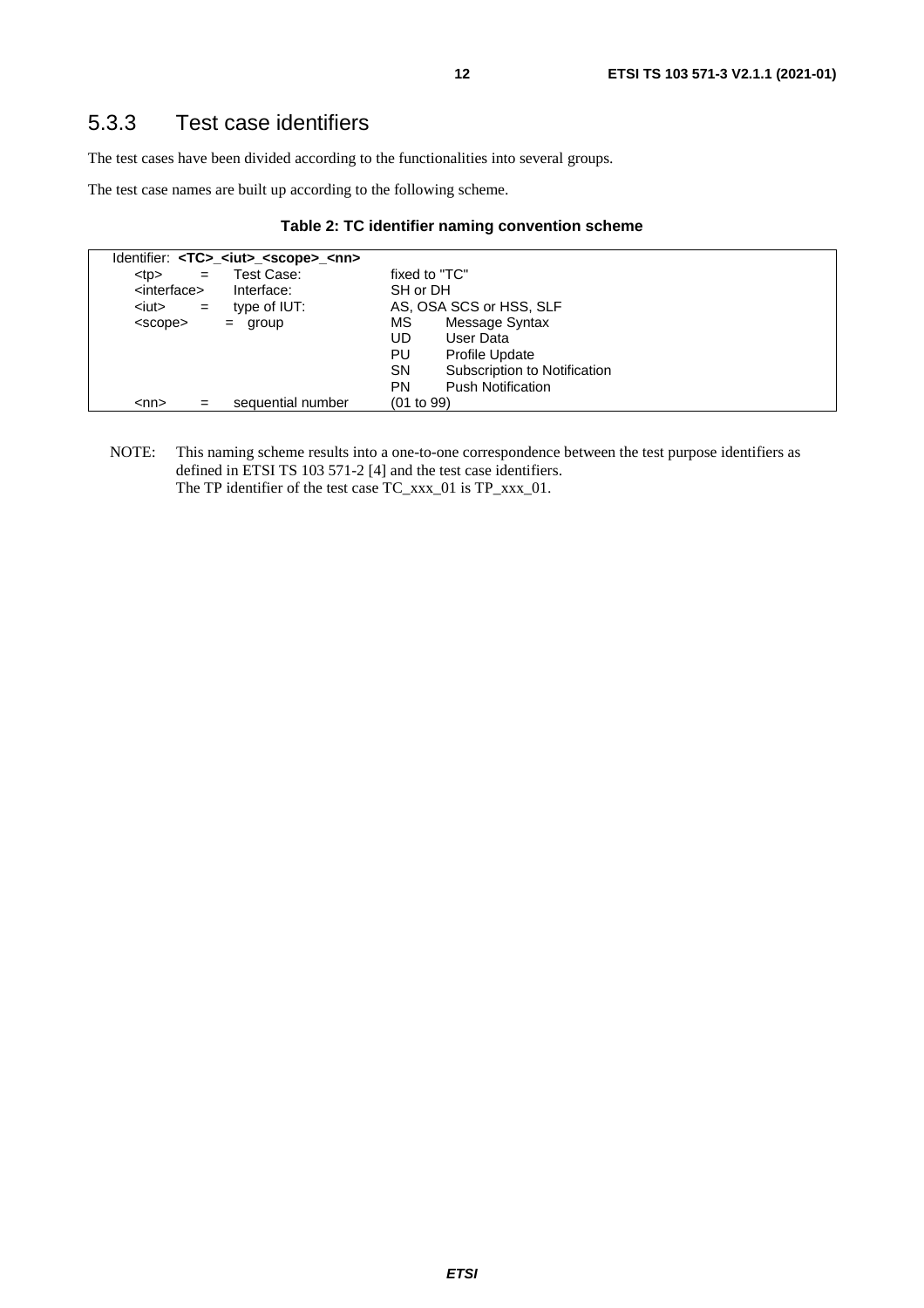# <span id="page-12-0"></span>Annex A (normative): DIAMETER Sh/Dh Partial PIXIT pro forma

# A.1 The right to copy

Notwithstanding the provisions of the copyright clause related to the text of the present document, ETSI grants that users of the present document may freely reproduce the Partial PIXIT pro forma in this annex so that it can be used for its intended purposes and may further publish the completed Partial PIXIT.

The PIXIT Pro forma is based on ISO/IEC 9646-6. Any additional information which may be needed can be found in this international standard document.

# A.2 Identification summary

**Table A.1** 

| <b>PIXIT Number:</b>         |  |
|------------------------------|--|
| <b>Test Laboratory Name:</b> |  |
| Date of Issue:               |  |
| <b>Issued to:</b>            |  |

# A.3 ATS summary

**Table A.2** 

| <b>Protocol Specification:</b> | <b>ETSI TS 129 328 (3GPP TS 29.328 version 15.8.0 Release 15)</b><br><b>ETSI TS 129 329 (3GPP TS 29.329 version 15.2.0 Release 15)</b> |
|--------------------------------|----------------------------------------------------------------------------------------------------------------------------------------|
| <b>Protocol to be tested:</b>  |                                                                                                                                        |
| <b>IATS Specification:</b>     | <b>IETSI TS 103 571-2</b>                                                                                                              |
| <b>Abstract Test Method:</b>   | <b>ETSI TS 103 571-3, clause 4</b>                                                                                                     |

# A.4 Test laboratory

**Table A.3** 

| Test Laboratory Identification: |  |
|---------------------------------|--|
| Test Laboratory Manager:        |  |
| Means of Testing:               |  |
| <b>ISAP Address:</b>            |  |

# A.5 Client identification

**Table A.4** 

| Client<br>.<br>Identification: |  |
|--------------------------------|--|
| <b>Client</b><br>lest manager: |  |
| Facilities required:<br>! est  |  |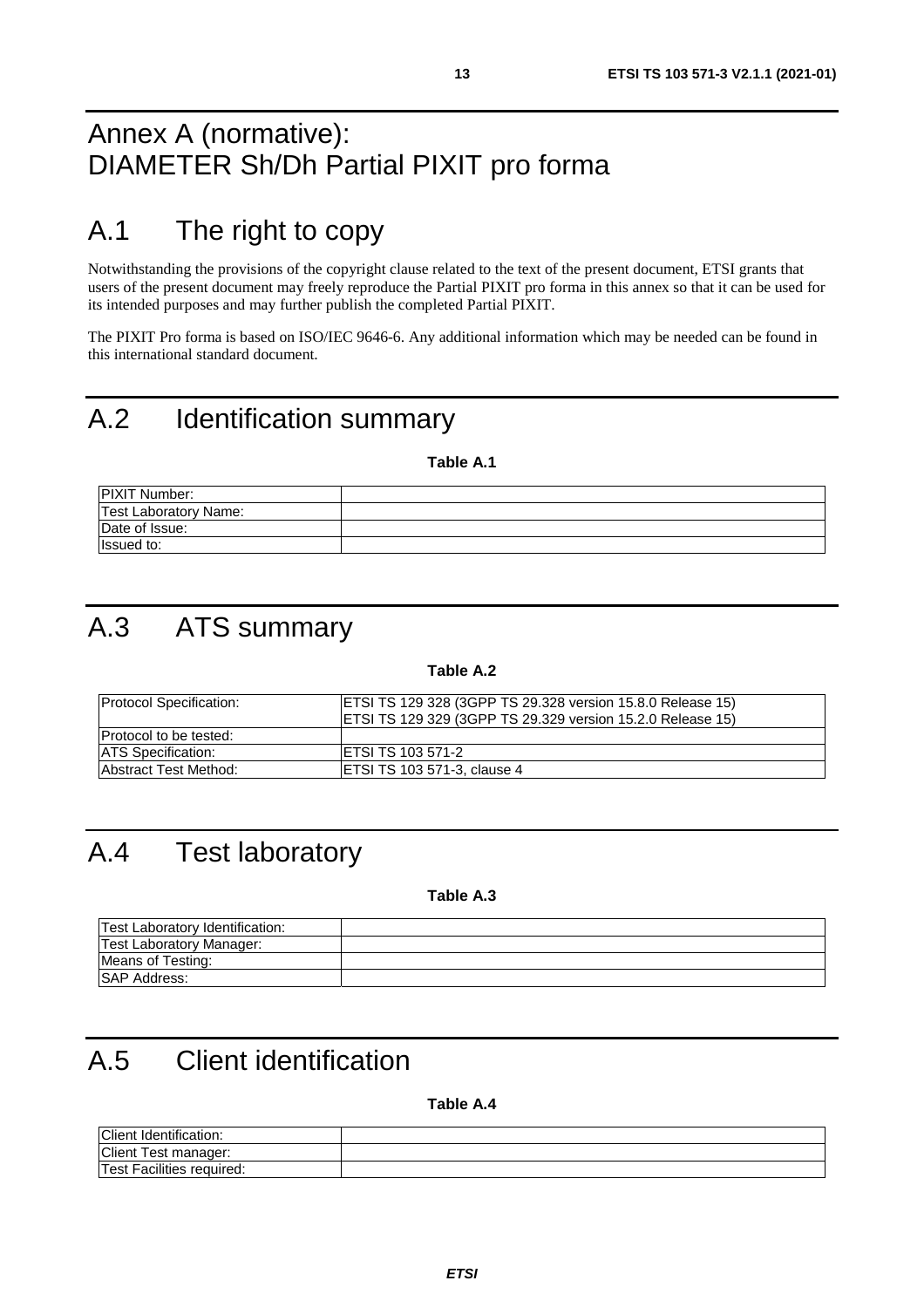# <span id="page-13-0"></span>A.6 SUT

**Table A.5** 

| Name:                            |  |
|----------------------------------|--|
| Version:                         |  |
| <b>SCS Number:</b>               |  |
| Machine configuration:           |  |
| Operating System Identification: |  |
| <b>IUT</b> Identification:       |  |
| <b>PICS Reference for IUT:</b>   |  |
| Limitations of the SUT:          |  |
| <b>Environmental Conditions:</b> |  |

# A.7 Protocol layer information

### A.7.1 Protocol identification

**Table A.6** 

| IName:                   | <b>ETSI TS 129 328 (3GPP TS 29.328 version 15.8.0 Release 15)</b><br>IETSI TS 129 329 (3GPP TS 29.329 version 15.2.0 Release 15) |
|--------------------------|----------------------------------------------------------------------------------------------------------------------------------|
| Version:                 |                                                                                                                                  |
| <b>IPICS References:</b> | IETSI TS 103 571-1                                                                                                               |

# A.8 PIXIT items

### A.8.1 Introduction

Tables in this clause need to be filled by the IUT Manufacturer to specify how the IUT needs to be configured with IUT specific values or describe IUT specific procedures required for complete testing of the IUT.

Each PIXIT item corresponds to a Module Parameter of the ATS.

### A.8.2 Port and Address items

| llt. | <b>Identifier</b>           | Type       | <b>Description</b>                  |
|------|-----------------------------|------------|-------------------------------------|
|      | PX_DIAMETER_SH_ETS_IPADDR   | Charstring | Sh IP address of the test system    |
|      | 2 PX DIAMETER SH ETS PORT   | Integer    | Sh Port number of the test system   |
|      | 3 PX DIAMETER DH ETS IPADDR | Charstring | Dh IP address of the test system    |
|      | 4   PX_DIAMETER_DH_ETS_PORT | Integer    | Dh Port number of the test system   |
|      | 5  PX_CSCF_ISC_ETS_IPADDR   | Charstring | IP address of the test system CSCF  |
|      | 6   PX_CSCF_ISC_ETS_PORT    | Integer    | Port number of the test system CSCF |

#### **Table A.7: Test system ports and addresses**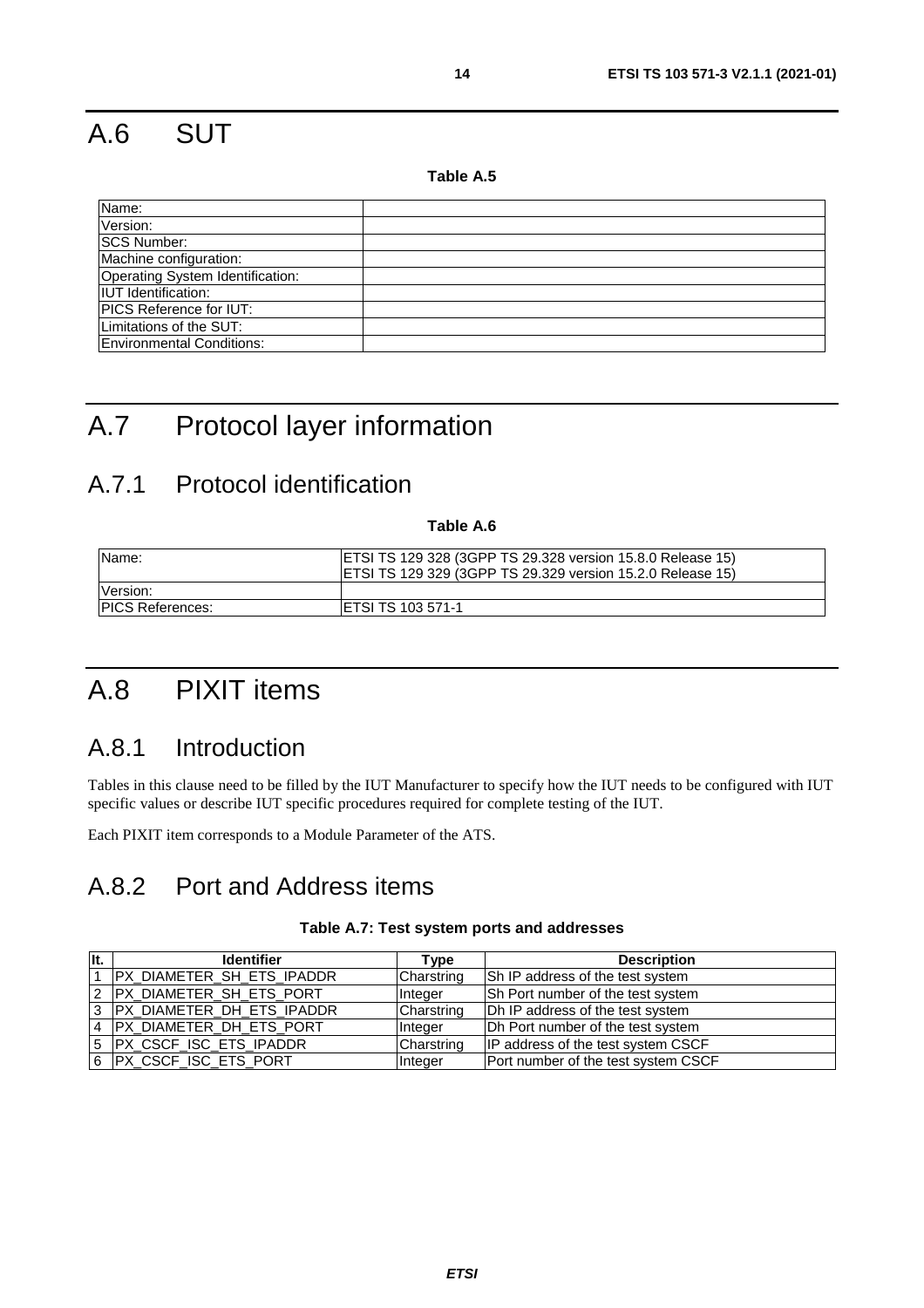<span id="page-14-0"></span>

| llt. | <b>Identifier</b>                 | туре       | <b>Description</b>                      |
|------|-----------------------------------|------------|-----------------------------------------|
|      | <b>PX DIAMETER SH SUT IPADDR</b>  | Charstring | Sh IP address of the system under test  |
|      | IPX DIAMETER SH SUT PORT          | Integer    | Sh Port number of the system under test |
|      | <b>IPX_DIAMETER_DH_SUT_IPADDR</b> | Charstring | Dh IP address of the system under test  |
|      | IPX DIAMETER DH SUT PORT          | Integer    | Dh Port number of the system under test |

#### **Table A.8: SUT ports and addresses**

# A.8.3 Sh/Dh interface items

#### **Table A.9: Sh/Dh interfaces**

| It.          | <b>Identifier</b>                       | <b>Type</b>           | <b>Description</b>                                                                                                                       |
|--------------|-----------------------------------------|-----------------------|------------------------------------------------------------------------------------------------------------------------------------------|
| $\mathbf{1}$ | PX_SessionID                            | UTF8String            | The Session-Id                                                                                                                           |
| 2            | PX_OriginHost                           | Charstring            | The Origin-Host                                                                                                                          |
| 3            | PX_OriginHost_2nd                       | Charstring            | The second Origin-Host                                                                                                                   |
| 4            | PX_OriginRealm                          | Charstring            | The Origin-Realm                                                                                                                         |
| 5            | PX DestinationHost                      | Charstring            | The Destination-Host                                                                                                                     |
| 6            | PX_DestinationRealm                     | Charstring            | The Destination-Realm                                                                                                                    |
| 7            | PX_PublicUserIdentity                   | UTF8String            | Valid Public User Identity                                                                                                               |
| 8            | PX_PublicPSIIdentity                    | UTF8String            | Public User Identity containing a distinct Public<br>Service Identity for Data-Reference = PSIActivation                                 |
| 9            | PX_NotRelatedPrivateIdentity            | UTF8String            | Not related (not existing) Private Identity                                                                                              |
| 10           | PX_PublicUser_MSISDN                    | UTF8String            | Public User MSIDSN identity, see table 7.6.1,<br>item 17, ETSI TS 129 328 [1]                                                            |
| 11           | PX_IMSPublicUserIdentity                | UTF8String            | Public User IMS identity, see table 7.6.1, item 32,<br>ETSI TS 129 328 [1]                                                               |
| 12           | PX_IUT_SIP_URL                          | UTF8String            | SIP URL for UD-Request with Server-Name AVP                                                                                              |
| 13           | PX DSAI TAG                             | Octetstring           | DSAI-Tag AVP for a UD-Request                                                                                                            |
| 14           | PX_Private_Identity                     | Charstring            | Valid Private Identity                                                                                                                   |
| 15           | PX_HSS_IDENTITY                         | Charstring            | Valid HSS identity (used in SLF testing)                                                                                                 |
| 16           | PX_Service_Data_unexpected              | TServiceData          | Service Data element that is greater than the HSS<br>is prepared to accept.                                                              |
| 17           | PX_DIAMETER_EXP_TImer                   | Float                 | Default value for waiting an expiration period                                                                                           |
| 18           | PX_SIPsupport                           | Boolean               | Boolean indicator that is true if the Gm interface<br>(SIP protocol) is accessible to trigger Diameter<br>events at the Sh/Dh interfaces |
| 19           | PX_USER_IDENTITY                        | Integer               | Selection of user identity AVP for sending in UDR,<br>PUR and SNR (1: PX_PublicUserIdentity, 2:<br>PX_PublicUser_MSISDN)                 |
| 20           | PX_NotExistingUserIdentity              | UTF8String            | Not existing Public User Identity                                                                                                        |
| 21           | PX_UnavailableUserIdentity              | UTF8String            | Unavailable Public User Identity                                                                                                         |
| 22           | PX_NotRelatedPrivateIdentity_MSISDN     | UTF8String            | Not related (not existing) Private MSISDN Identity                                                                                       |
| 23           | PX_Data_Reference_Type                  | DataReferenc<br>eType | Used for UDR and PUR messages                                                                                                            |
| 24           | PX_Data_Reference_Type_NotificationAllo | DataReferenc          | Used for SNR messages (value supported and                                                                                               |
|              | wed                                     | eType                 | allowed by SUT)                                                                                                                          |
| 25           | PX_Data_Reference_Type_NotificationNot  | DataReferenc          | Used for SNR messages (value not supported or                                                                                            |
|              | Allowed                                 | eType                 | not allowed by SUT)                                                                                                                      |

### A.8.4 LibCommon items

#### **Table A.10: PIXIT for LibCommon**

| llt. | <b>Identifier</b>         | ⊺vpe         | <b>Description</b>                                                  |
|------|---------------------------|--------------|---------------------------------------------------------------------|
|      | IPX TSYNC TIME LIMIT      | <b>Float</b> | Default time limit for a sync client to reach a synchronization     |
|      |                           |              | point                                                               |
|      | IPX TSHUT DOWN TIME LIMIT | Float        | Default time limit for a sync client to finish its execution of the |
|      |                           |              | Ishutdown default                                                   |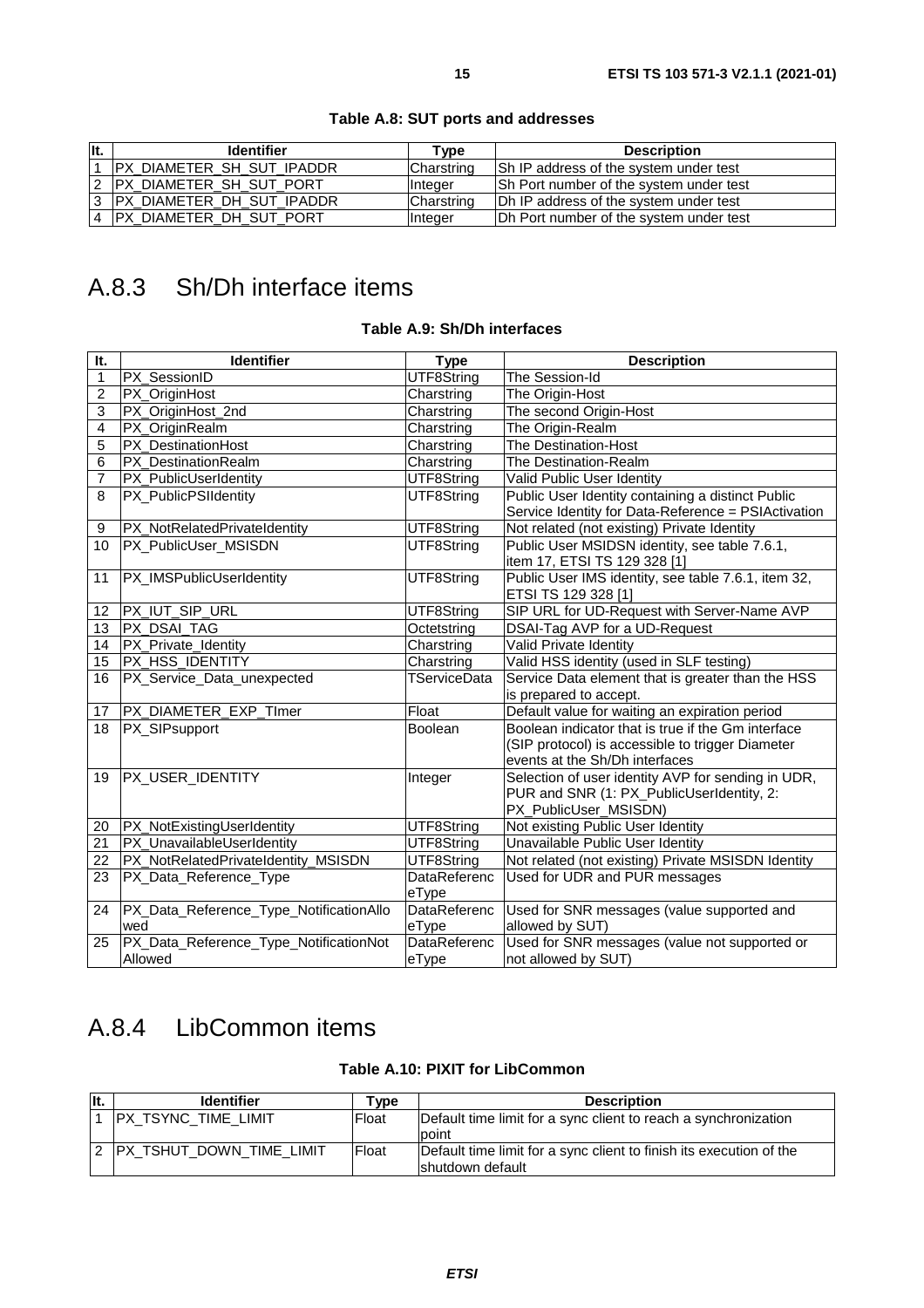# <span id="page-15-0"></span>Annex B (normative): DIAMETER Sh/Dh Abstract Test Suite (ATS)

# B.1 The TTCN-3 Module

This ATS has been produced using the Testing and Test Control Notation (TTCN-3) according to ETSI ES 201 873-1 [\[9\]](#page-5-0).

The TTCN-3 library modules corresponding to the ATS are contained in archive ts\_10357103v020101p0.zip which accompanies the present document.